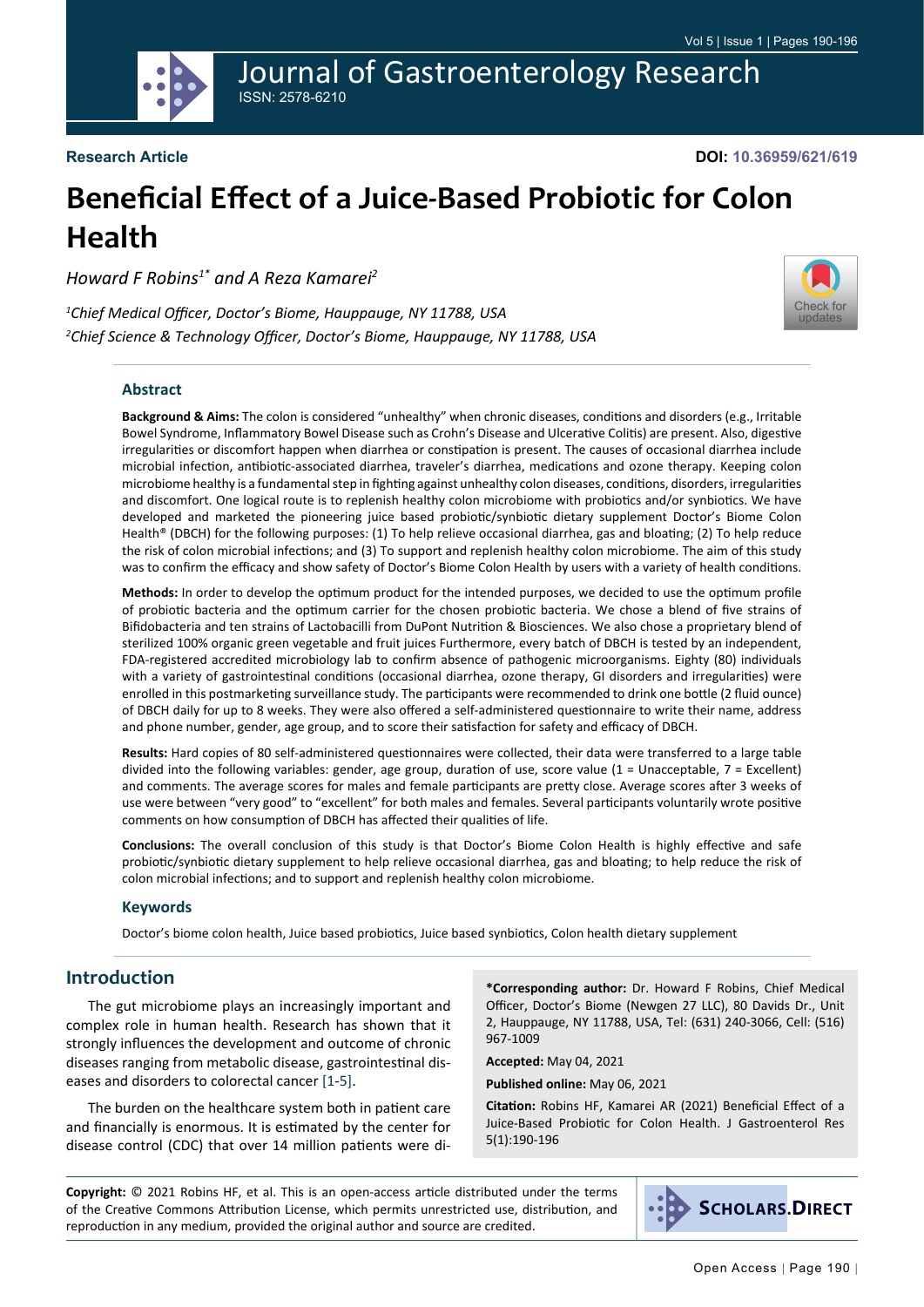<span id="page-1-0"></span>Ĩ

agnosed with ulcers and over 22 million patients were seen in physicians' offices in addition to over 8 million emergency room visits with a primary diagnosis of digestive system disease and over 3 million hospital admissions in 2018. The estimated cost for 2018 was over 136 billion USD, more than heart disease, trauma and mental health. These numbers have been and are expected to grow yearly [\[6](#page-5-3)-[9\]](#page-5-2).

There has been a great focus on the use of prebiotics, probiotics and synbiotics to help in prevention and treatment of digestive diseases and disorders.

*Prebiotics* were redefined at the 2008, 6<sup>th</sup> Meeting of the International Scientific Association of Probiotics and Prebiotics (ISAPP) as "a selectively fermented ingredient that results in specific changes in the composition and/or activity of the gastrointestinal microbiota, thus conferring benefit(s) upon host health" [\[10](#page-5-4),[11\]](#page-5-5).

The World Health Organization (WHO) and the Food and Agriculture Organization (FAO) proposed a useful definition of *Probiotics* in 2014 as "live microorganisms that, when administered in adequate amounts, confer a health benefit on the host" [[12,](#page-5-6)[13](#page-6-4)].

The definition of *Synbiotic* (a combination prebiotic and probiotic) was updated by the ISAPP in 2020 to "a mixture comprising live microorganisms and substrate(s) selectively utilized by host microorganisms that confers a health benefit on the host. Within this definition, 'host' microorganisms comprise both autochthonous (resident or colonizing the host) and allochthonous (externally applied, such as probiotics) microorganisms, either of which can be targets for the substrate contained in the synbiotic" [\[14\]](#page-6-5). Prebiotics, probiotics and synbiotics have shown mixed results in being beneficial in the prevention and treatment of digestive diseases and disorders [\[15-](#page-6-6)[17\]](#page-6-7). The literature is replete with studies showing that the microbiota of the colon has shown a direct relationship to many medical conditions including but not limited to diabetes, weight gain, mood, autism, multiple sclerosis, in addition to the many various digestive diseases and disorders. Probiotics must survive in the acidic gastric environment if they are to reach the small intestine and colonize the host, thereby having the potential of imparting their benefits to the host. Selected strains of probiotics have been developed to have the traits that are believed to be important for surviving GI tract passage including, most importantly, tolerance to both the highly acidic conditions found in the stomach as well as the concentrations of bile salts found in the small intestine [[18](#page-6-8)[-20](#page-6-9)].

Various populations of gut bacteria create their beneficial effects mediated by Prebiotics. Through the fermentation of dietary fiber, they can produce Fructo-oligosaccharides (FOS) and Galacto-oligosaccharides (GOS), short-chain fatty acids, which through endogenous signals can play important roles in lipid homeostasis, improving immune functions and reducing inflammation [[21](#page-6-10)[,22\]](#page-6-11).

Consuming prebiotics, especially in combination with various Lactobacilli and Bifidobacteria can improve immunity functions by increasing the population of beneficial protective microbiome. Human and animal studies have shown that



**Figure 1:** Doctor's Biome Colon Health® (A patent-pending blend of 15strains of probiotics in organic vegetable/fruit juice).

(www.doctorsbiome.com)

prebiotics are able decrease the population of harmful bacteria in the gut [[23](#page-6-0)-[26](#page-6-1)].

Many human and animal studies have shown that some probiotics have had beneficial effects in the gut for Irritable Bowel Syndrome (IBD), Necrotizing Enterocolitis (NE), Clostridium difficile infection (CDI), Ulcerative Colitis (UC), and Crohn's Disease (CD) [\[9](#page-5-2),[27](#page-6-2)-[45](#page-6-3)].

The colon is considered "unhealthy" when chronic diseases, conditions and disorders (e.g., Irritable Bowel Syndrome, Inflammatory Bowel Disease such as Crohn's Disease and Ulcerative Colitis) are present. Also, digestive irregularities or discomfort happen when diarrhea or constipation is present. The causes of occasional diarrhea include microbial infection, antibiotic-associated diarrhea, traveler's diarrhea, medications and ozone therapy. Keeping colon microbiome healthy is a fundamental step in fighting against unhealthy colon diseases, conditions, disorders, irregularities and discomfort. One logical route is to replenish healthy colon microbiome with probiotics and/or synbiotics.

## **Aim of the Study**

We have developed and marketed the pioneering juice based probiotic dietary supplement Doctor's Biome Colon Health<sup>®</sup> = DBCH [\(Figure 1](#page-1-0)) for the following purposes: (1) To help relieve occasional diarrhea, gas and bloating; (2) To help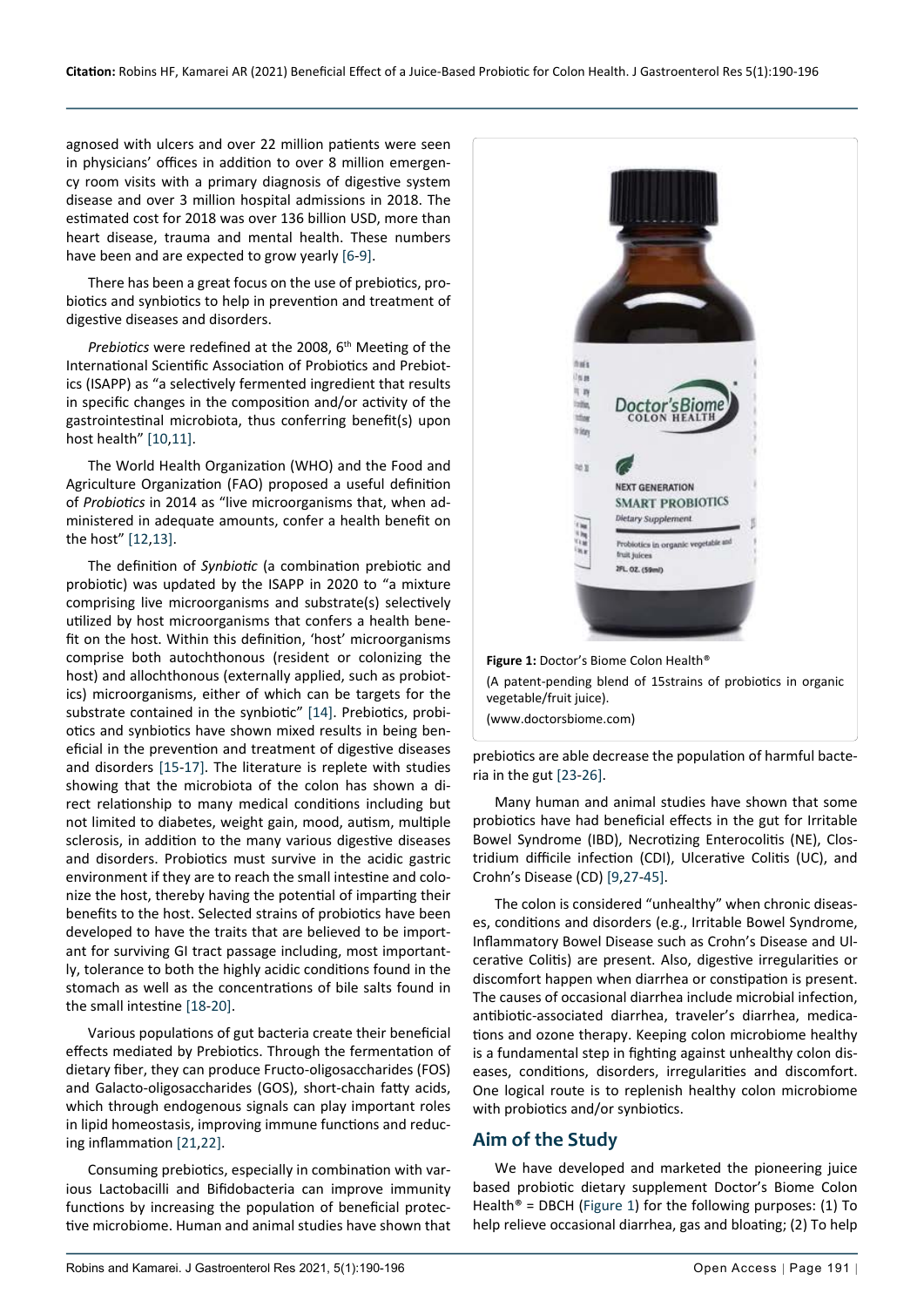| Bifidobacterium bifidum<br>Bb-06 | This is a specially selected strains of Bifidobacterium bifidum that could be used with a variety of<br>excipients.                                                                                                                                                                                                                                                                             |  |  |  |  |
|----------------------------------|-------------------------------------------------------------------------------------------------------------------------------------------------------------------------------------------------------------------------------------------------------------------------------------------------------------------------------------------------------------------------------------------------|--|--|--|--|
| Bifidobacterium breve            | This strain is a specially selected strain of Bifidobacterium breve. B. breve (Bb-03) has demonstrated                                                                                                                                                                                                                                                                                          |  |  |  |  |
| <b>Bb-03</b>                     | very good adhesion to human epithelial cell lines (HT-29) applied in in vitro studies. Bb-03 is tolerant<br>to low pH conditions and survives the presence of bile at concentrations present in the duodenum.                                                                                                                                                                                   |  |  |  |  |
| Bifidobacterium lactis           | This strain is a specially selected strain of Bifidobacterium lactis that could be part of a multiple strain                                                                                                                                                                                                                                                                                    |  |  |  |  |
| $Bi-07$                          | custom blend with a variety of excipients. BI-07 has strong adhesion to intestinal cell lines.                                                                                                                                                                                                                                                                                                  |  |  |  |  |
| Bifidobacterium longum           | This is a specially selected strain of Bifidobacterium longum. In vitro studies have shown that B.                                                                                                                                                                                                                                                                                              |  |  |  |  |
| <b>BI-05</b>                     | longum Bl-05 is tolerant to low pH conditions and survives the presence of bile at the concentrations<br>present in the duodenum. B. longum Bl-05 has demonstrated very good adhesion to human epithelial<br>cell lines applied in in-vitro studies.                                                                                                                                            |  |  |  |  |
| Bifidobacterium infantis         | This is a specially selected strain of Bifidobacterium longum subsp. infantis that could be part of a                                                                                                                                                                                                                                                                                           |  |  |  |  |
| <b>Bi-26</b>                     | multiple strain custom blend with a variety of excipients.                                                                                                                                                                                                                                                                                                                                      |  |  |  |  |
| Lactobacillus acidophilus        | This strain is a specially selected strain of Lb. acidophilus. Well-suited for intestinal survival it has a                                                                                                                                                                                                                                                                                     |  |  |  |  |
| $La-14°$                         | high tolerance to gastrointestinal conditions (acid, bile, pepsin and pancreatin). LA-14 also has strong                                                                                                                                                                                                                                                                                        |  |  |  |  |
|                                  | adhesion to intestinal cell lines. LA-14 may influence immune regulation as demonstrated by the<br>induction of IL-12 and moderate induction of tumor necrosis factors in vitro.                                                                                                                                                                                                                |  |  |  |  |
| Lactobacillus brevis             | This is a specially selected strain of Lb. brevis that could be part of a multiple strain custom blend with                                                                                                                                                                                                                                                                                     |  |  |  |  |
| $Lbr-35$                         | a variety of excipients.                                                                                                                                                                                                                                                                                                                                                                        |  |  |  |  |
| Lactobacillus bulgaricus         | This strain is a specially selected strain of Lb. bulgaricus. L. bulgaricus metabolizes and produces D                                                                                                                                                                                                                                                                                          |  |  |  |  |
|                                  | (-)-lactic acid from four sugars: Lactose, glucose, fructose and mannose. LB-87 has the ability to rapidly                                                                                                                                                                                                                                                                                      |  |  |  |  |
| $Lb-87$                          | convert lactose into lactic acid. LB-87 also has the ability to convert lactose into lactate, aiding in<br>lactose digestion.                                                                                                                                                                                                                                                                   |  |  |  |  |
| Lactobacillus casei              | This strain is a specially selected strain of Lb. casei. LC-11 is well suited for intestinal survival and                                                                                                                                                                                                                                                                                       |  |  |  |  |
| $Lc-11$ <sup>®</sup>             | functionality. It is highly tolerant of acid and bile. LC-11 adheres strongly to intestinal Caco--2 cell lines<br>and it inhibits common pathogens.                                                                                                                                                                                                                                             |  |  |  |  |
| Lactobacillus gasseri            | This strain is a specially selected strain of Lb. gasseri that could be part of a multiple strain custom                                                                                                                                                                                                                                                                                        |  |  |  |  |
| $Lg-36$                          | blend with a variety of excipients.                                                                                                                                                                                                                                                                                                                                                             |  |  |  |  |
| Lactobacillus paracasei          | This strain is a specially selected strain of Lb. paracasei. Lpc-37 displayed in vitro inhibition of selected                                                                                                                                                                                                                                                                                   |  |  |  |  |
| $Lpc-37°$                        | pathogens including Salmonella typhimurium, Staphylococcus aureus, Escherichia coli and Listeria<br>monocytogenes. A five-strain formulation including L. paracasei (Lpc-37) was found to maintain and<br>more rapidly restore microbiota after antibiotic treatment. LPC-37 is well-suited for intestinal survival,<br>it has a high tolerance to gastrointestinal conditions (acid and bile). |  |  |  |  |
| Lactobacillus plantarum          | This strain is a specially selected strain of Lb. plantarum. In vitro studies have shown that L. plantarum                                                                                                                                                                                                                                                                                      |  |  |  |  |
| $Lp-115^\circ$                   | (Lp-115) is extremely resistant to low pH conditions and survives the presence of bile at concentrations                                                                                                                                                                                                                                                                                        |  |  |  |  |
|                                  | present in the duodenum. Lp-115 displayed in vitro inhibition of selected pathogens including<br>Salmonella typhimurium, Staphylococcus aureus, Escherichia coli and Listeria monocytogenes. LP-115                                                                                                                                                                                             |  |  |  |  |
|                                  | is well-suited for intestinal survival; it has a high tolerance to gastrointestinal conditions (acid, bile,                                                                                                                                                                                                                                                                                     |  |  |  |  |
|                                  | pepsin and pancreatin) and has strong adhesion to intestinal cell lines. LP-115 may improve specific<br>immune response, as demonstrated in a human clinical study.                                                                                                                                                                                                                             |  |  |  |  |
| Lactobacillus reuteri            | This is a specially selected strain of Lactobacillus reuteri that could be part of a multiple strain custom                                                                                                                                                                                                                                                                                     |  |  |  |  |
| 1E1                              | blend with a variety of excipients.                                                                                                                                                                                                                                                                                                                                                             |  |  |  |  |
| Lactobacillus rhamnosus          | This strain is a specially selected strain of Lb. rhamnosus. L. rhamnosus (Lr-32) has shown anti-                                                                                                                                                                                                                                                                                               |  |  |  |  |
| $Lr-32$ <sup>*</sup>             | inflammatory properties, as demonstrated through significant protection against TNBS induced colitis<br>in an animal model. L. rhamnosus (Lr-32) may influence immune regulation, as demonstrated by the                                                                                                                                                                                        |  |  |  |  |
|                                  | increased induction of IL-10 in vitro.                                                                                                                                                                                                                                                                                                                                                          |  |  |  |  |
| Lactobacillus salivarius         | This is a specially selected strain of Lb. salivarius. LS-33 is well-suited for intestinal survival, it has a high                                                                                                                                                                                                                                                                              |  |  |  |  |
| $Ls-33$                          | tolerance to gastrointestinal conditions (acid, bile, pepsin and pancreatin). LS-33 has a strong adhesion<br>to intestinal cell lines, and ability to inhibit common pathogens. It also has a beneficial modulation of                                                                                                                                                                          |  |  |  |  |
|                                  | immune functions, it may influence immune regulation, as demonstrated by increased induction of                                                                                                                                                                                                                                                                                                 |  |  |  |  |
|                                  | IL-10 in vitro.                                                                                                                                                                                                                                                                                                                                                                                 |  |  |  |  |

<span id="page-2-0"></span>**Table 1:** Probiotic Bacteria of Doctor's Biome Colon Health (registered trademarks of DuPont-Danisco).

reduce the risk of colon microbial infections; and (3) To support and replenish healthy colon microbiome. The aim of this postmarketing surveillance was to confirm safety and efficacy

of the Doctor's Biome Colon Health® by users with a variety of health conditions. This study would also widen the breath and duration of our experience with this product.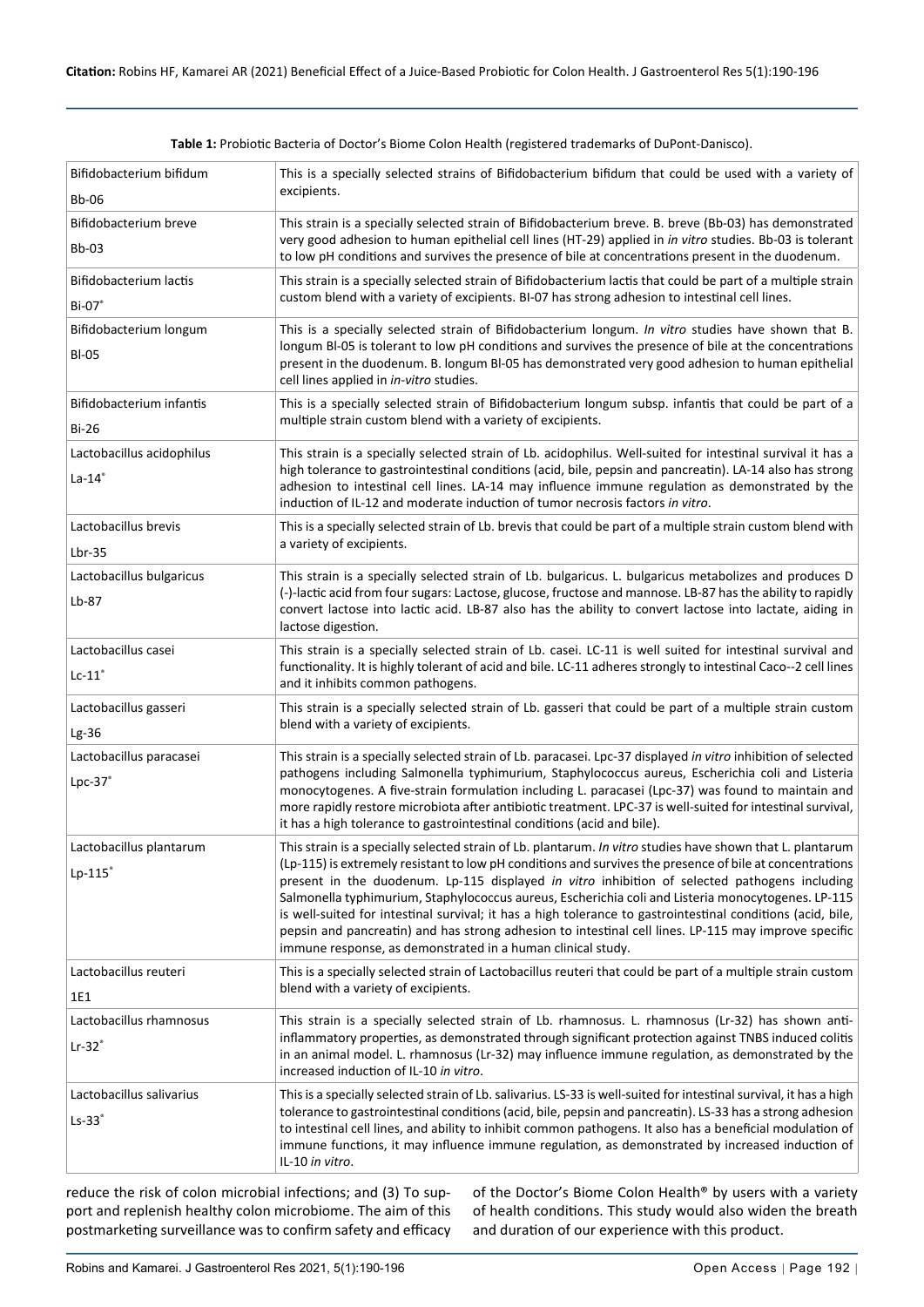# **Materials and Methods**

## **Optimum product**

In order to develop the optimum product for the intended purposes, we decided to use the optimum profile of probiotic bacteria and the optimum carrier for the chosen probiotic bacteria.

**Optimum probiotics:** Bifidobacteria and Lactobacilli are broadly recognized for their key roles in the human intestinal microflora throughout life. A high proportion of bifidobacteria and lactobacilli in the intestinal tract is considered beneficial to health [[18](#page-6-8)-[20](#page-6-9)]. Considering the results of published literature and reviewing commercially-available probiotic bacteria from credible global suppliers, we chose a blend of five strains of Bifidobacteria ([Table 1](#page-2-0)) and ten strains of Lactobacilli ([Table 1](#page-2-0)) from DuPont Nutrition & Biosciences. The chosen strains would survive the stomach acid 80% or more [[46\]](#page-6-12). A minimum of 27 Billion Colony Forming Units (CFU) are infused in the organic juice at the time of manufacture. Laboratory tests show that within one week the numbers can rise up to 100 billion CFU as the bacteria are living, not in "suspended animation" hoping to survive the stomach acids and bile salts as with capsule, powder and tablet probiotics/synbiotics and come back to life.

**Optimum Carrier:** In search for an optimum carrier (also known as medium or excipient), we chose a proprietary blend of sterilized green vegetable and fruit juices consisting of 100% organic diluted mint juice, cucumber juice, lettuce juice, kale juice, celery juice, apple juice and lemon juice. A considerable amount of prebiotic (fiber) was left in the juice for the bacteria to consume. Sensory evaluation of DBCH (blend of probiotics in blend of organic juices) showed a pleasant taste of this product to consumers across the board. Furthermore, every batch of DBCH is tested by an independent, FDA-registered accredited microbiology lab to confirm absence of pathogenic microorganisms (such as Coliform, E. Coli O157:H7, Listeria monocytogenes, Salmonella, Shigella and Staph. aureus).

As a result of using the above optimum profile of probiotics and optimum carrier, we developed the pioneering, patent-pending organic juice-based probiotic dietary supplement Doctor's Biome Colon Health®. This product may be stored at room temperature for two months and at refrigerator temperature for three months.

#### **Surveillance**

Eighty (80) individuals with a variety of gastrointestinal conditions (occasional diarrhea, ozone therapy, GI disorders and irregularities) were enrolled in this postmarketing surveillance study. The participants were recommended to drink one bottle (2 fluid ounce) of Doctor's Biome Colon Health® dietary supplement daily for up to 8 weeks. They were also offered a self-administered questionnaire ("Colon Health Report") to write their name, address and phone number, gender, age group, and to score their satisfaction for safety and efficacy of DBCH ([Table 2](#page-3-2)).

Hard copies of 80 self-administered questionnaires ("Colon Health Report") were collected, their data were transferred to a large table divided into the following variables:

- **•**  Gender
- **•**  Age Group
- **Duration of Use**
- **•**  Score Value
- **•**  Comments

Profile of participants (gender and age) are shown in [Table](#page-3-0)  [3.](#page-3-0) Participants showed great cooperation by remarkable stay in the study ([Table 4](#page-3-1)).

### **Scores for safety and efficacy**

There was no reported adverse event (AE) or serious adverse event (SAE) reported by the participants. There were two mild complaints: A 51-70 years old female reported constipation after 3 weeks of use. However, her scores before and after that time (1, 2, 4 and 8 weeks of use) were 6 ("very good") and 7 ("excellent"). Also, a 51-70 woman scored "good" for two weeks but indicated that she had some heart burn.

<span id="page-3-2"></span>**Table 2:** Satisfaction scores for safety and efficacy of Doctor's Biome Colon Health®.

| <b>Score</b>   | <b>Description</b> |
|----------------|--------------------|
| 1              | Unacceptable       |
| $\overline{2}$ | Very Bad           |
| 3              | Bad                |
| 4              | No Effect          |
| 5              | Good               |
| 6              | Very Good          |
| 7              | Excellent          |

<span id="page-3-0"></span>**Table 3:** Profile of participants in the postmarketing surveillance of Doctor's Biome Colon Health®.

|              | <b>Number</b><br>of Partici-<br>pants | Age of Participants (Years) |       |       |      |  |
|--------------|---------------------------------------|-----------------------------|-------|-------|------|--|
|              |                                       | 18-30                       | 31-50 | 51-70 | > 70 |  |
| Male         | 37                                    | 1                           | 15    | 17    | 4    |  |
| Female       | 43                                    | 3                           | 14    | 20    | 6    |  |
| <b>Total</b> | 80                                    | 4                           | 29    | 37    | 10   |  |

<span id="page-3-1"></span>**Table 4:** Duration of Stay in the postmarketing surveillance of Doctor's Biome Colon Health®.

| 1 Week  | 80 Participants (100%)   |
|---------|--------------------------|
| 2 Weeks | 80 Participants (100%)   |
| 3 Weeks | 78 Participants (97.5%)  |
| 4 Weeks | 75 Participants (93.75%) |
| 8 Weeks | 71 Participants (88.75%) |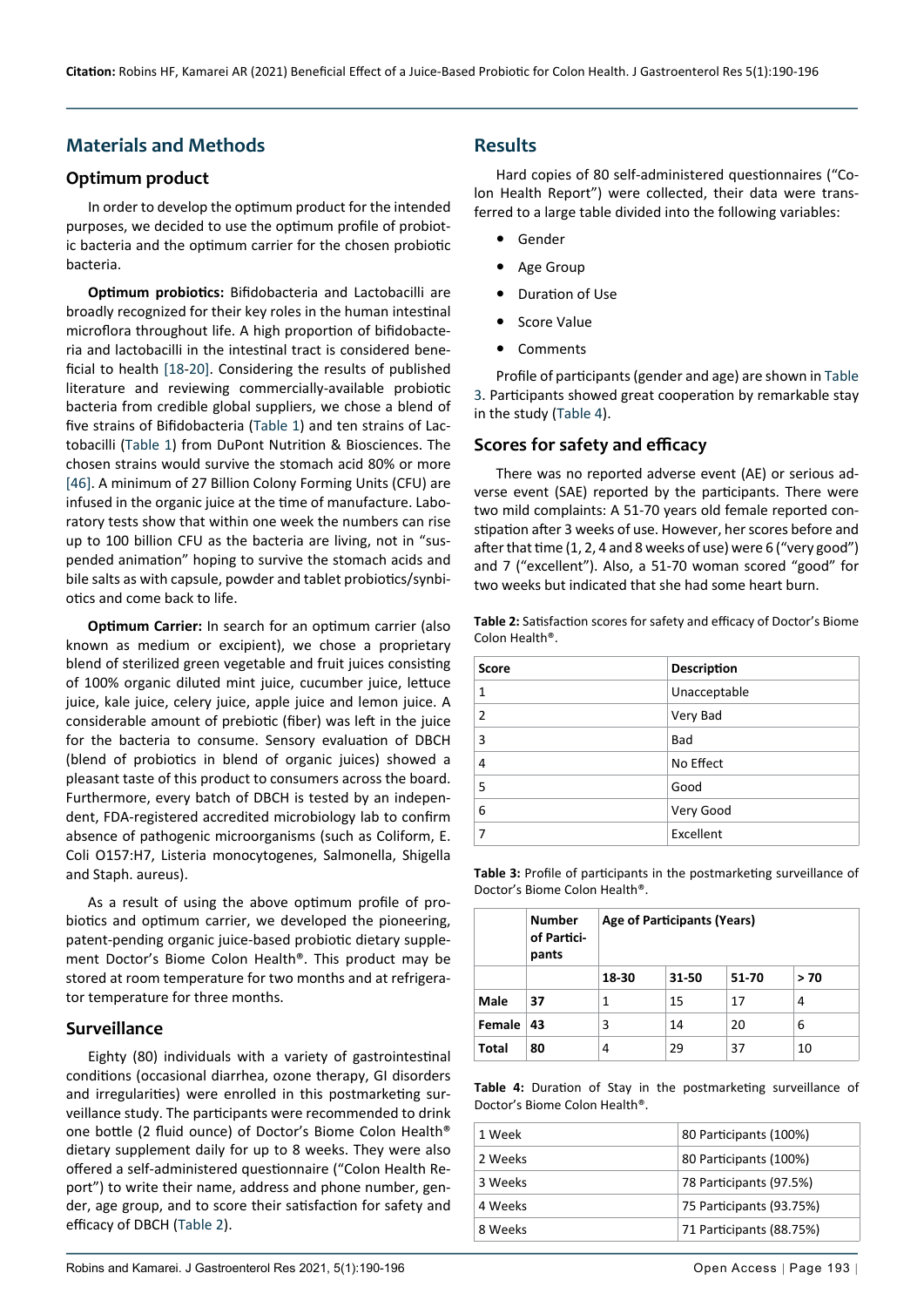Average scores for safety and efficacy are presented in [Table 5](#page-4-0). As it can be seen, average scores for males and female participants are pretty close. After 1 week of use, the average score for males is 5.73 and for females is 5.52 (between "good" to "very good"). The scores for both males and females increase after 2 weeks of use, and after 3 weeks of use reached 6.24 for males and 6.21 for females (between "very good" to "excellent"). Average scores still increased for both genders after 4 weeks up to 8 weeks of use where scores reached 6.36 for males and 6.44 for females (between "very good" to "excellent").The total average scores are naturally between the scores of males and females [\(Figure 2\)](#page-4-1).

## **Voluntary comments affecting quality of life**

Several participants voluntarily wrote comments on their self-administered questionnaires about how consumption of Doctor's Biome Colon Health has affected their qualities of life:

User#2 (female, >70 years): "P.S. it helped more than

<span id="page-4-0"></span>**Table 5:** Average satisfaction scores for safety and efficacy of postmarketing surveillance of Doctor's Biome Colon Health®.

| Week           | Male | Female | <b>Total</b> |
|----------------|------|--------|--------------|
| 1              | 5.37 | 5.52   | 5.6          |
| $\overline{2}$ | 6.03 | 5.86   | 5.93         |
| 3              | 6.24 | 6.21   | 6.22         |
| 4              | 6.33 | 6.38   | 6.35         |
| 5              |      |        |              |
| 6              |      |        |              |
| 7              |      |        |              |
| 8              | 6.36 | 6.44   | 6.39         |

*any other pres. Medicine."*

- **•**  User#7 (female, 51-70 years): *"I have had chronic diarrhea and gas for over 20 years. I used Immodium AD to treat it until it was so persistent that my gastroenterologist prescribed Lomotril. Using Doctor's Biome had rapid and favorable symptom relief. The taste is also pleasant. This is an excellent probiotic."*
- User#18 (male, 32-50 years): "First time in my life that *I am doing so well."*
- **•**  User#27 (female 51-70 years): *"I had improvement in GI function. No discomfort. I would like to continue using."*
- User#33 (female 51-70 years): "I have been taking DB *for about 6 weeks. I am quite pleased with the results. I have been pleasantly surprised to feel less gassy during the day and more comfortable, even with common perimenopausal symptoms. To my surprise it has curbed my appetite for a while after drinking the product in the morning."*
- User#34 (female 31-50 years): "It makes me go to *the bathroom regularly and helps make me feel less blocked."*
- **•**  User#36 (female 51-69 years): *"IBS with constipation gone. Weight loss with proper diet is going very well. Walking without fatigue."*
- **•**  User#40 (female >70 years): *"Had acid reflux and constipation for years. Acid reflux gone and normal BM constipation gone."*
- **•**  User#42 (female 51-69 years): *"I have had Crohn's disease for many years. I was amazed by the positive results I have experienced. Food digested more easily*

<span id="page-4-1"></span>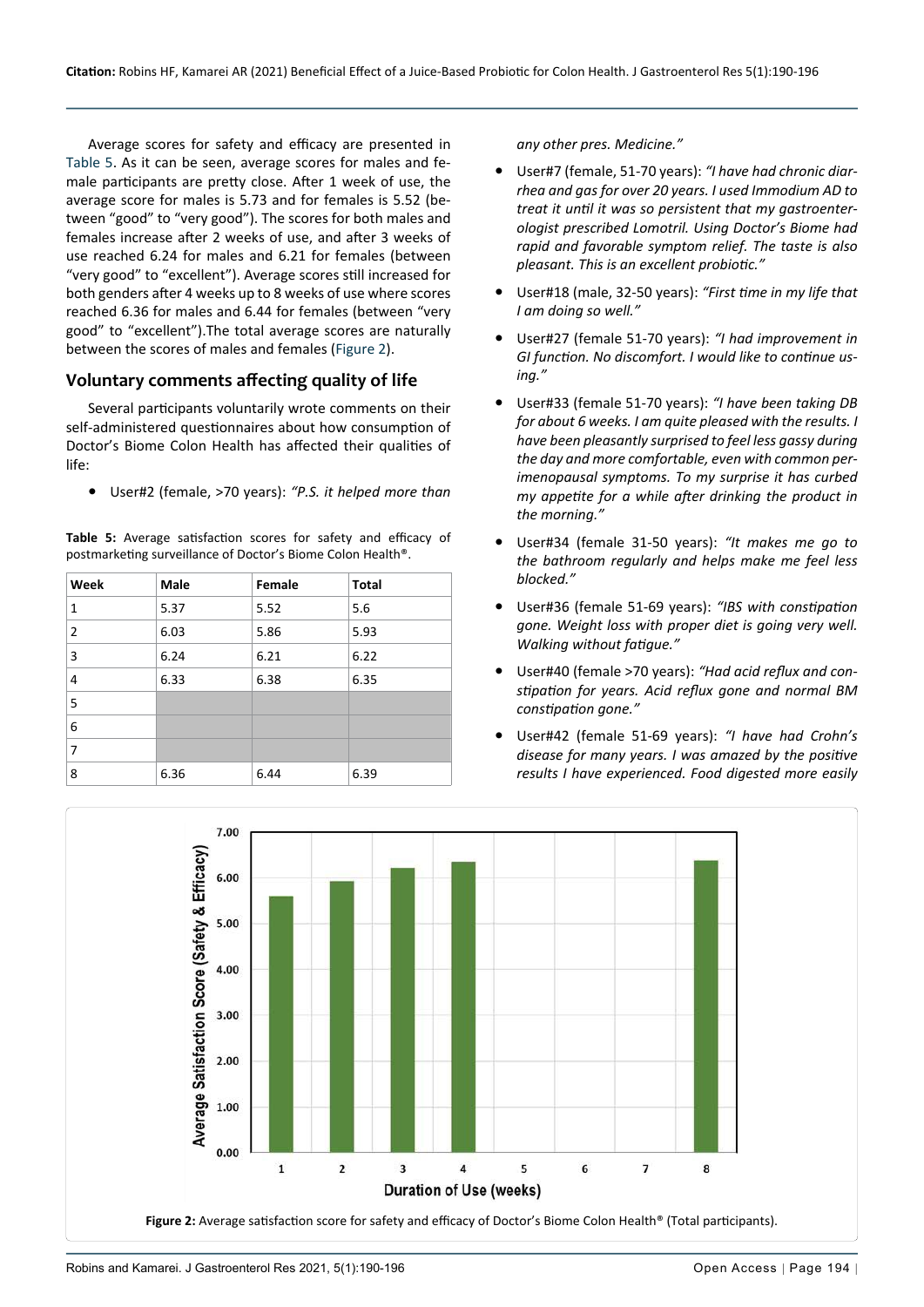*and my heartburn is gone. The product exceeded my expectations! More positive results as time goes on."*

- **•**  User#43 (male 51-69 years): *"I had very good improvement the only reason I did not give excellent was I still have occasional IBS, this probiotic is the best I have had thank you."*
- User#48 (male 51-69 years): "My life would suffer *greatly if I could no longer use this product. Not kidding. Only probiotic that has ever worked as effectively. Highest possible recommendation."*
- **•**  User#49 (female 31-50 years): *"This product is amazing. I've never been "regular" but this has made me less bloated and constipated. Well worth the price."*
- **•**  User#50 (female 51-69 years): *"I feel better than I have in years. Chronic IBS gone. Joint pain in hips, lower back and knees and my energy level up so I am able to walk without pain. Very grateful to be feeling overall wellness."*
- **•**  User#70 (female >70 years): *"No more gas and stomach pains."*
- **•**  User#79 (male 51-70 years): *"I'm seeing great results in a short period of time. I love this product!! Wow!! It's helped my diverticulitis."*
- **•**  User#80 (female 31-50 years): *"I am finally able to use the bathroom regularly since taking it. I've suffered from constipation for over 20 years. This is a God send!"*

# **Discussion & Conclusion**

As far as safety is concerned, no reported adverse event (AE) or serious adverse event (SAE) is not surprising because probiotics/synbiotics are considered to be "GRAS" or "generally accepted as safe" (this classification is given to products that are composed of ingredients that are natural or have been safely used for many years). The chosen probiotics have been widely used in foods and dietary supplements, and the chosen carrier is a blend of 100% organic vegetable and fruit juices.

As far as efficacy is concerned, the results showed that up to 2 weeks of use, the average score of 80 participants is between 5 to 6 ("good" to "very good") and after 3 weeks of use, the average score of 80 participants is between 6 to 7 ("very good" to "excellent").

The high effectiveness could be the result of simultaneous quantitative and qualitative effects: From a quantitative point of view, a general mechanism of microbial inhibition is through the "competitive exclusion principle" [\[47](#page-6-14)]. This means that when two species compete in a limited environment (e.g., colon) and compete for the same limited amount of nutrients, the species that has advantage over the others (e.g., larger numbers) will dominate the environment and lead to the exclusion of the weaker competitor. For example, in our study the daily probiotic use of 27 billion minimum at the time of manufacturing, live and active Colony Forming Units (CFU) has a quantitative advantage.

From a qualitative point of view, the chosen probiotics have released some bioactive compounds (e.g., acid, bacteriocin, etc.) into the juice that has contributed to inhibition of colonic microbial infection. One such compound is lactic acid which potentially can reduce the pH of the colon to an acidic range unfavorable for spore germination and/or growth of pathogens such as C. difficile. The observed results of this postmarketing surveillance study are consistent with our earlier published *in-vitro* results that DBCH completely inhibits *Clostridium difficile* [\[48\]](#page-6-13).

The overall conclusion of this postmarketing surveillance is that Doctor's Biome Colon Health® is a highly effective and safe dietary supplement to help relieve occasional diarrhea, gas and bloating; to help reduce the risk of colon microbial infections; and to support and replenish healthy colon microbiome.

# **Conflict of Interest**

Dr. Robins and Dr. Kamarei are partners in Doctor's Biome Company (Newgen 27 LLC).Dr. Kamarei was paid as a consultant.

## **References**

- <span id="page-5-0"></span>1. [Kim SK, Guevarra RB, Kim YT, et al. \(2019\) Role of probiotics in](https://pubmed.ncbi.nlm.nih.gov/31434172/)  [human gut microbiome-associated diseases. J Microbiol Bio](https://pubmed.ncbi.nlm.nih.gov/31434172/)[technol 29: 1335-1340.](https://pubmed.ncbi.nlm.nih.gov/31434172/)
- 2. [Elangovan A, Allegretti JR, Fischer M \(2019\) Microbiota modula](https://pubmed.ncbi.nlm.nih.gov/31570017/)[tion-based therapy for luminal GI disorders: Current applications](https://pubmed.ncbi.nlm.nih.gov/31570017/)  [of probiotics and fecal microbiota transplantation. Expert Opin](https://pubmed.ncbi.nlm.nih.gov/31570017/)  [Biol Ther 19: 1343-1355.](https://pubmed.ncbi.nlm.nih.gov/31570017/)
- 3. [Arienaki MG, Kopaei MR \(2018\) Probiotics are a good choice in](https://pubmed.ncbi.nlm.nih.gov/28294322/)  [remission of inflammatory bowel diseases: A meta-analysis and](https://pubmed.ncbi.nlm.nih.gov/28294322/)  [systematic review. J Cell Physiol 233: 2091-2103.](https://pubmed.ncbi.nlm.nih.gov/28294322/)
- 4. [Scarpato E, Russo M, Staiano A \(2018\) Probiotics in pediatric](https://pubmed.ncbi.nlm.nih.gov/30036240/)  [gastroenterology: Emerging indications: Inflammatory bowel](https://pubmed.ncbi.nlm.nih.gov/30036240/)  [diseases. J Clin Gastrornterol 2017: S7-S9.](https://pubmed.ncbi.nlm.nih.gov/30036240/)
- <span id="page-5-1"></span>5. [Patel R, DuPont HL \(2015\) New approaches for bacteriotherapy:](https://pubmed.ncbi.nlm.nih.gov/25922396/)  [Prebiotics, new-generation probiotics, and synbiotics. Clin Infect](https://pubmed.ncbi.nlm.nih.gov/25922396/)  [Dis 60: S108-S121.](https://pubmed.ncbi.nlm.nih.gov/25922396/)
- <span id="page-5-3"></span>6. [Everhart JE \(2008\) The burden of digestive diseases in the United](https://www.niddk.nih.gov/about-niddk/strategic-plans-reports/burden-of-digestive-diseases-in-united-states)  [States.](https://www.niddk.nih.gov/about-niddk/strategic-plans-reports/burden-of-digestive-diseases-in-united-states)
- 7. [CDC \(2018\) Summary health statistics: National health interview](https://www.cdc.gov/nchs/nhis/shs.htm)  [survey.](https://www.cdc.gov/nchs/nhis/shs.htm)
- 8. Canadian society for intestinal research: Quality of life.
- <span id="page-5-2"></span>9. [Peery AF, Crockett SD, Murphy CC, et al. \(2019\) Burden and cost](https://www.ncbi.nlm.nih.gov/pmc/articles/PMC6689327/)  [of gastrointestinal, liver, and pancreatic diseases in the United](https://www.ncbi.nlm.nih.gov/pmc/articles/PMC6689327/)  [States: Update 2018. Gastroenterology 156: 254-272.e11.](https://www.ncbi.nlm.nih.gov/pmc/articles/PMC6689327/)
- <span id="page-5-4"></span>10. [Davari DD, Negahdaripour M, Karimzadeh I, et al. \(2019\) Prebi](https://pubmed.ncbi.nlm.nih.gov/30857316/)[otics: definition, types, sources, mechanisms, and clinical appli](https://pubmed.ncbi.nlm.nih.gov/30857316/)[cations. Foods 8: 92.](https://pubmed.ncbi.nlm.nih.gov/30857316/)
- <span id="page-5-5"></span>11. [Gibson GR, Scott KP, Rastall RA, et al. \(2010\) Dietary prebiotics:](https://insights.ovid.com/food-science-technology-bulletin/fstb/2011/07/000/dietary-prebiotics-current-status-new-definition/1/01436853)  [Current status and new definition. Food Science and Technology](https://insights.ovid.com/food-science-technology-bulletin/fstb/2011/07/000/dietary-prebiotics-current-status-new-definition/1/01436853)  [Bulletin 7: 1-19.](https://insights.ovid.com/food-science-technology-bulletin/fstb/2011/07/000/dietary-prebiotics-current-status-new-definition/1/01436853)
- <span id="page-5-6"></span>12. [Binda S, Hill C, Johansen E, et al. \(2020\) Criteria to qualify mi](https://pubmed.ncbi.nlm.nih.gov/32793153/)[croorganisms as "probiotic" in foods and dietary supplements.](https://pubmed.ncbi.nlm.nih.gov/32793153/)  [Front Microbiol 11: 1662.](https://pubmed.ncbi.nlm.nih.gov/32793153/)